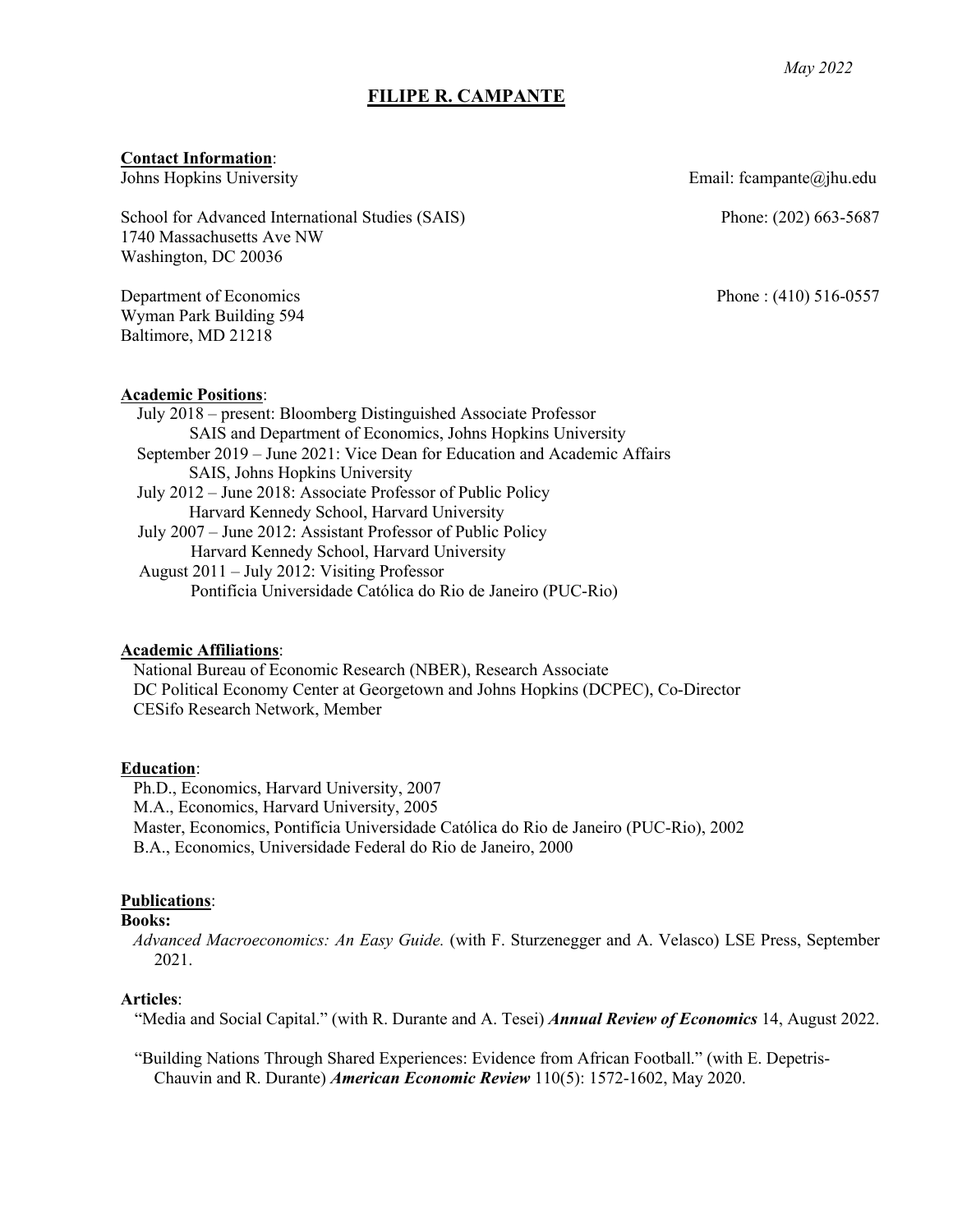- "Capital Cities, Conflict, and Misgovernance." (with QA Do and B. Guimaraes) *American Economic Journal: Applied Economics* 11(3): 298-337, July 2019.
- "Long-Range Growth: Economic Development in the Global Network of Air Links." (with D. Yanagizawa-Drott) *Quarterly Journal of Economics* 133(3): 1395-1458, August 2018.
- "Politics 2.0: The Multifaceted Effect of Broadband Internet on Political Participation." (with R. Durante and F. Sobbrio) *Journal of the European Economic Association* 16(4): 1094-1136, August 2018.
- "Yet Another Tale of Two Cities: Buenos Aires and Chicago." (with E. Glaeser) *Latin American Economic Review* 27(2), December 2018.
- "Does Religion Affect Economic Growth and Happiness? Evidence from Ramadan." (with D. Yanagizawa-Drott) *Quarterly Journal of Economics* 130(2): 615-658, May 2015. [Editor's Choice]
- "Isolated Capital Cities, Accountability and Corruption: Evidence from US States." (with QA Do) *American Economic Review* 104(8): 2456-2481, August 2014.
- "'The People Want the Fall of the Regime': Schooling, Political Protest, and the Economy*.*" (with D. Chor) *Journal of Comparative Economics* 42(3): 495-517, August 2014. [Lead article]
- "Media and Polarization: Evidence from the Introduction of Broadcast TV in the US." (with D. Hojman) *Journal of Public Economics* 100: 79-92, April 2013.
- "Schooling, Political Participation, and the Economy." (with D. Chor) *Review of Economics and Statistics* 94 (4): 841-859, November 2012. [Lead article]
- "Why was the Arab World Poised for Revolution? Schooling, Economic Opportunities, and the Arab Spring." (with D. Chor) *Journal of Economic Perspectives* 26 (2): 167-188, Spring 2012.
- "Redistribution in a Model of Voting and Campaign Contributions." *Journal of Public Economics*, 95(7-8): 646-656, August 2011.
- "Instability and the Incentives for Corruption." (with D. Chor and QA Do) *Economics & Politics*, 21(1): 42- 92, March 2009.
- "Why Is Fiscal Policy Often Procyclical?" (with A. Alesina and G. Tabellini) *Journal of the European Economic Association*, 6 (5): 1006-1036, September 2008. [Selected to the JEEA 10th Anniversary Virtual Issue.]
- "Inefficient Lobbying, Populism and Oligarchy." (with F. Ferreira) *Journal of Public Economics*, 91 (5-6): 993-1021, June 2007.
- "Wage Inequality across Races in Brazilian Urban Labor Markets: Regional Aspects." (with A. Crespo and P. Leite, in Portuguese) *Revista Brasileira de Economia*, 58 (2): 185-210, April/June 2004.

## **Working Papers**:

- "*Internet, Social Media, and the Behavior of Politicians: Evidence from Facebook in Brazil*" (with P. Bessone, C. Ferraz, and P. Souza)
- "*The Virus of Fear: The Political Impact of Ebola in the US*" (with E. Depetris-Chauvin and R. Durante), *Revise and Resubmit, American Economic Journal: Applied Economics*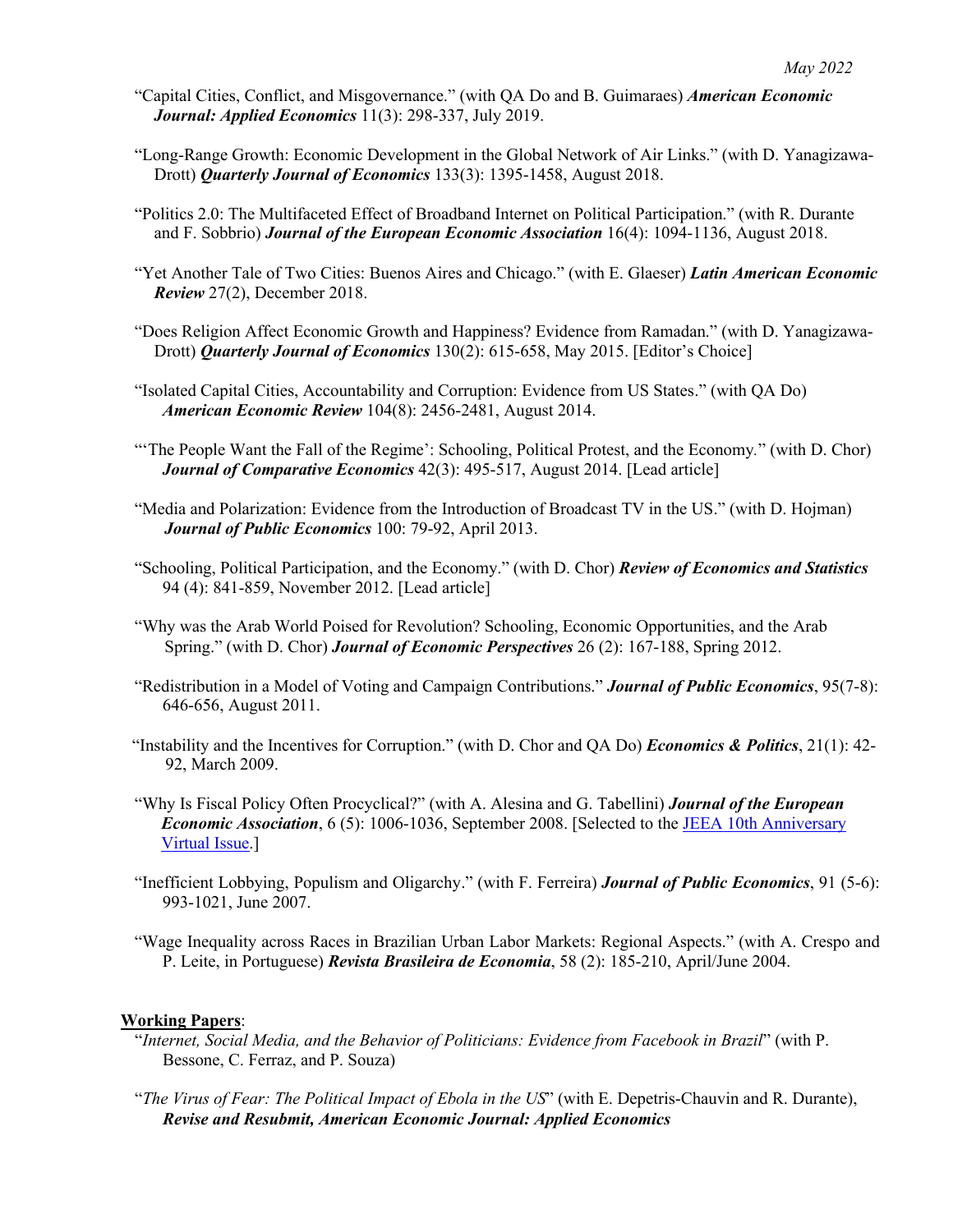"*The Political Economy Consequences of China's Export Slowdown*" (with D. Chor and B. Li)

"*Just Do Your Job: Obedience, Routine Tasks, and the Pattern of Specialization*" (with D. Chor)

"*The Intergenerational Transmission of War*" (with D. Yanagizawa-Drott)

"*A Centered Index of Spatial Concentration: Expected Influence Approach and Application to Population and Capital Cities*" (with QA Do)

#### **Selected Work in Progress**:

- *The Political Economy of Social Media.* (editor, with R. Durante and A. Tesei) CEPR eBook Series (in progress).
- "*State Capacity and Unequal Public GoodPprovision: Evidence from District Splitting in India and Indonesia*" (with S. Bazzi, QA Do, R. Goyal, M. Gudgeon and K. Muralidharan)
- "*The Lives of Others: Explaining Differences in Media Coverage of Human Losses in US Media*" (with M. Djourelova, R. Durante, and E. Papaioannou)

#### **Other Papers**:

"*Brazil x Argentina: Political Instability and Economic Performance as Seen from Brasilia and Buenos Aires*", prepared for *Séries de Conferências EESP 2009 – Crescimento Econômico, São Paulo School of Economics* (EESP-FGV), *November 2009*.

#### **Popular Writings**:

- "Brazil's Coronavirus Crisis, Bolsonaro's Response and the Failure of Authoritarian Populism." (with C. Ferraz and R. Soares) *NBC News Think, 05/15/2020*.
- "Brazil's New President Faces Few Constraints." *Bloomberg Opinion, 10/29/2018.*
- "Brazil's Argentina Moment." (with D. Rodrik) *Project Syndicate, 06/08/2017.*
- "Did Declining Social Mobility Cause Trump's Rise? In a Word, No." (with D. Yanagizawa-Drott) *Vox.com, 12/09/2016.*
- "Rural Capitals, Big-Time Problems." *New York Times, 09/10/2014.*
- "Measuring Ramadan." (with D. Yanagizawa-Drott) *New York Times, 07/13/2014.*
- "Should L.A. be California's Capital?" *Los Angeles Daily News, 11/19/2013.* (written for *Zocalo Public Square*).
- "The Educated Middle Class, their Economic Prospects, and the Arab Spring." (with D. Chor) *World Financial Review, 09/2012.*
- "Teaching Rebels." (with D. Chor) *International Herald Tribune, 02/22/2011.*
- Research cited in: *New York Times, Washington Post (Wonkblog), The Economist, Wall St. Journal, NPR, LA Times, Boston Globe, Politico, The Atlantic, Marginal Revolution, Monkey Cage, Freakonomics,* among others*.*

Many op-ed articles published in Brazil (*Folha de S. Paulo, O Globo, Época*) Monthly column in *Nexo Jornal* (from August 2019)

## **Teaching**:

*Main Instructor* Spr. 22 Spr. 19-20, Fall 20-21 Governance and Development (MAGP), SAIS Political Economy and Development, JHU Econ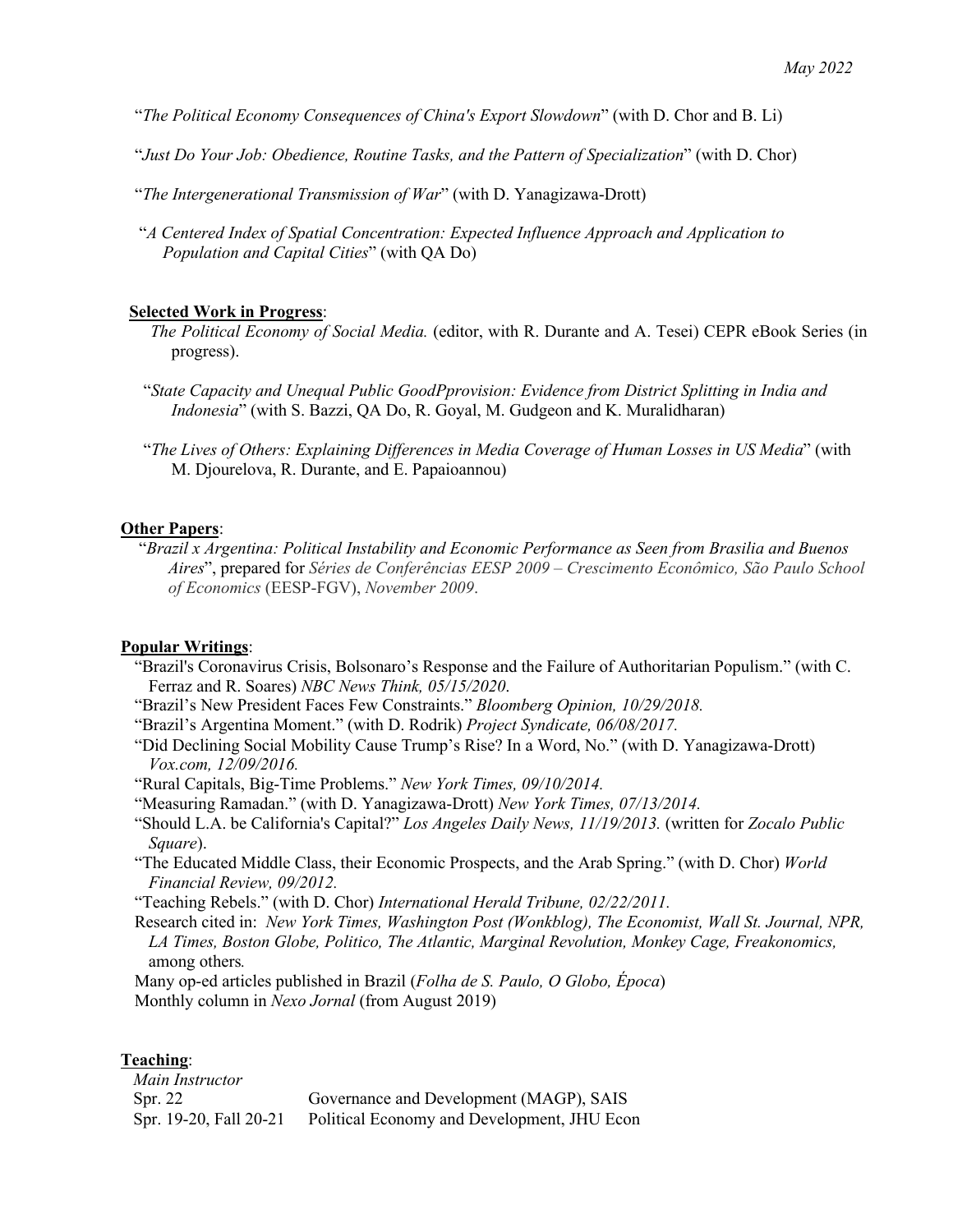| Economic Development, SAIS                                                                              |
|---------------------------------------------------------------------------------------------------------|
| Using Data to Understand Good Governance, SAIS                                                          |
| Using Data to Understand Good Governance (PED-115), HKS                                                 |
| Advanced Macroeconomics for the Open Economy II (API-119), HKS                                          |
| Macroeconomic Theory and Policy (API-121), HKS                                                          |
| Second Year Policy Analysis Seminar (PED-250Y B), HKS                                                   |
| Political Economics (G), PUC-Rio                                                                        |
| Microeconomic Theory III: Game Theory and Contract Theory (U), PUC-Rio                                  |
|                                                                                                         |
| Political Economics (G), Harvard University, Prof. Alberto Alesina                                      |
|                                                                                                         |
| Summer School, Association for Comparative Economic Studies, London, UK.                                |
| Political Economics (five-day course), Sao Paulo School of Economics (EESP-<br>FGV), São Paulo, Brazil. |
| Political Economics (three-day course), Insper Business School, São Paulo, Brazil.                      |
|                                                                                                         |

# **Presentations**:

| (including scheduled) |                                                                                                                                                                                                                                                                                                                                                                                                                        |
|-----------------------|------------------------------------------------------------------------------------------------------------------------------------------------------------------------------------------------------------------------------------------------------------------------------------------------------------------------------------------------------------------------------------------------------------------------|
| 2023                  | University of British Columbia.                                                                                                                                                                                                                                                                                                                                                                                        |
| 2022                  | George Mason, Scientific Conference in Memory of Alberto Alesina (Bocconi),<br>UCLA.                                                                                                                                                                                                                                                                                                                                   |
| 2021                  | ASSA, IEA World Congress (invited session, postponed), Rochester, University of<br>Göttingen, UNU-WIDER, World Bank (ABCDE Conference).                                                                                                                                                                                                                                                                                |
| 2020                  | CID-HKS, IMF, NBER Political Economy Program Meeting, Seminário SBE de<br>Economia Aplicada, UC Berkeley, World Bank (e-Covid webinar).                                                                                                                                                                                                                                                                                |
| 2019                  | <b>DCPEC</b><br>Research<br>RIDGE-<br>CERGE-EI,<br>Workshop,<br>George<br>Mason,<br>LACEA Workshop on Political Economy, LMU Munich.                                                                                                                                                                                                                                                                                   |
| 2018                  | FCC, IDB, Michigan.                                                                                                                                                                                                                                                                                                                                                                                                    |
| 2017                  | Boston College, Brown, Columbia, Duke, Harvard-MIT (political economy), Inter-<br>American Development Bank (IDB), Johns Hopkins, MIT, NBER Culture and<br>Institutions Meeting, NBER Summer Institute (Urban Economics), Tufts.                                                                                                                                                                                       |
| 2016                  | ASSA (section organizer), Barcelona Workshop on the Political Economy of<br>Development and Conflict, Bocconi, BU, Columbia, Kellogg MEDS, Princeton,<br>Stanford GSB, UC Berkeley, UCLA, UC San Diego, Wharton.                                                                                                                                                                                                       |
| 2015                  | ASSA, Association for the Study of Religion, Economics, and Culture (ASREC),<br>Barcelona GSE, Brown Conference on "Long-Run Factors in Comparative<br>Development," Dartmouth, Georgetown, George Washington, Harvard (macro),<br>Harvard-MIT (political economy), Michigan, NBER Summer Institute (National<br>Security), NBER Summer Institute (Political Economy), NYU, Sao Paulo School of<br>Economics, Toronto. |
| 2014                  | ASSA, Brown, Caltech, EPGE-FGV, Harvard Conference on "Studying<br>Religion Across the Disciplines," IGC Growth Week, LSE, Princeton Workshop on<br>Political Economy of the Muslim World, Sao Paulo School of Economics, UC San<br>Diego, Warwick.                                                                                                                                                                    |
| 2013                  | Chicago Booth, Chicago Harris, ECARES, EPGE-FGV, HEC Montreal, NBER<br>Political Economy Program Meeting, NEUDC, Paris School of Economics,<br>Princeton Political Institutions and Economic Policy Conference (PIEP), Society for<br>Economic Dynamics, UC Berkeley, UCLA Anderson.                                                                                                                                   |
| 2012                  | ASSA, EPGE-FGV, IPEA, Lacea PEG Group, PUC-Rio, Sao Paulo School of<br>Economics, Taubman Center for State and Local Government (HKS), Tufts.                                                                                                                                                                                                                                                                          |
| 2011                  | Bocconi, IIES Stockholm, Insper, LSE, NBER Summer Institute (Political<br>Economy), PUC-Rio, Sciences Po.                                                                                                                                                                                                                                                                                                              |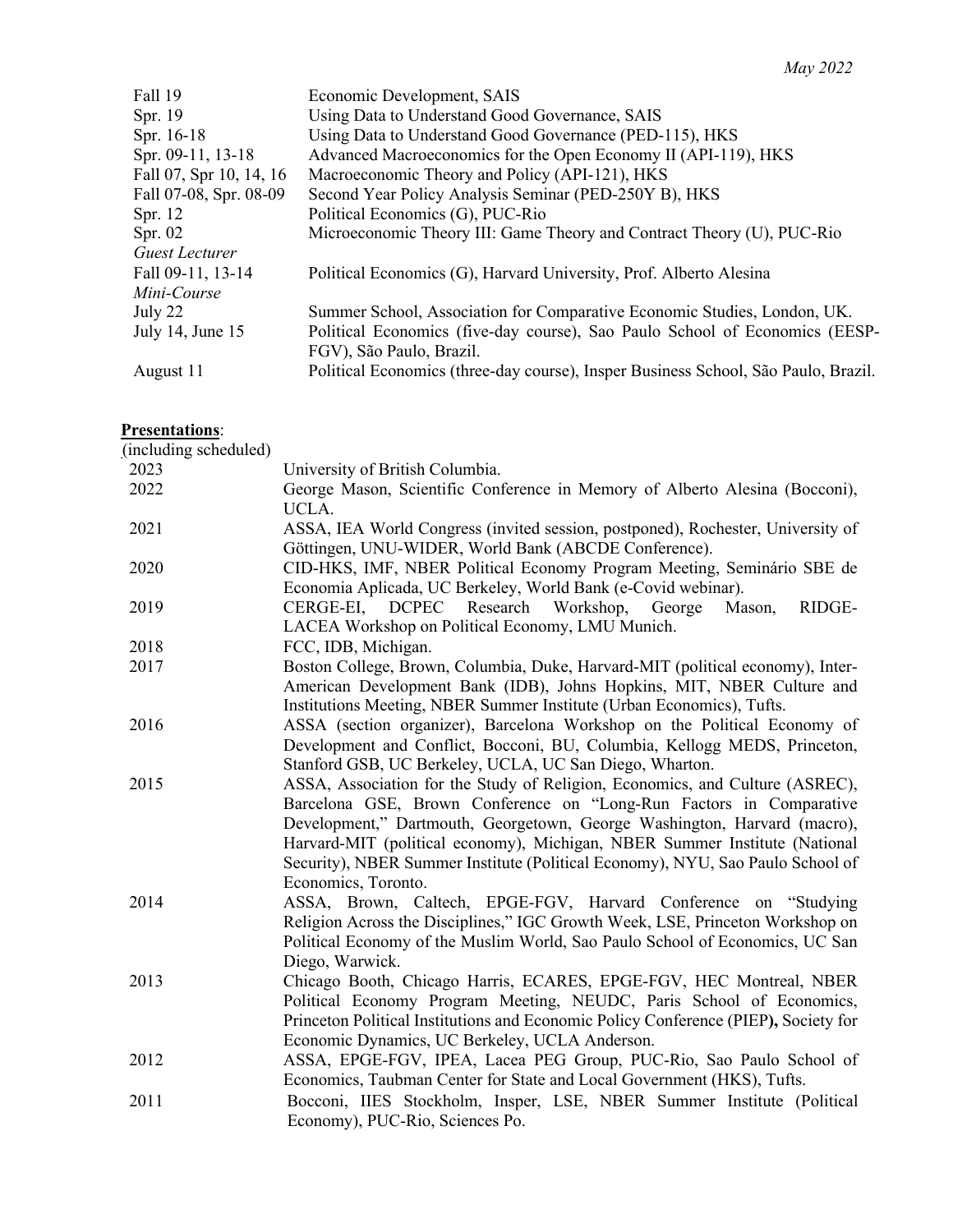| 2010 | Princeton, PUC-Rio, Stanford GSB, Yale.                                    |
|------|----------------------------------------------------------------------------|
| 2009 | "Argentine Exceptionalism" Conference, EEA Annual Meeting, EPGE-FGV,       |
|      | George Washington, Kellogg MEDS, Lacea Annual Meeting, Sao Paulo School of |
|      | Economics Conference on Economic Growth.                                   |
| 2008 | EEA Annual Meeting, Georgetown, IEA World Congress, Maryland, Singapore    |
|      | Management University, Vanderbilt, Wisconsin, World Bank.                  |
| 2007 | Harvard Kennedy School, IIES Stockholm, LBS, UC San Diego, UC Santa Cruz.  |
| 2006 | NBER Political Economy Program meeting.                                    |
| 2005 | ASSA, EEA Annual Meeting, Econometric Society World Congress, Lacea Annual |
|      | Meeting.                                                                   |
| 2004 | Lacea PEG Group, NEUDC.                                                    |
|      |                                                                            |

## **Keynote and Invited Presentations:**

| 2021 | Symposium on "Instrumentalizing Economics for Political Goals,                     |
|------|------------------------------------------------------------------------------------|
|      | Instrumentalizing Politics for Economic Goals" (Berlin Social Science Center,      |
|      | Germany)                                                                           |
| 2020 | Symposium on Elections in the Age of the Internet and Social Media (Kennesaw       |
|      | State University, postponed),                                                      |
| 2018 | Aula Magna (Insper, São Paulo, Brazil), <i>Culture and Comparative Development</i> |
|      | Workshop (University of Luxembourg, Luxembourg)                                    |

## **Other Professional Activities**:

| Referee                    | American Economic Journal: Applied; American Economic Journal: Macro;              |
|----------------------------|------------------------------------------------------------------------------------|
|                            | American Economic Journal: Micro; American Economic Journal: Policy;               |
|                            | American Economic Review; American Economic Review: Insights; American             |
|                            | Journal of Political Science; American Political Science Review; Econometrica;     |
|                            | Economic Journal; Journal of Development Economics; Journal of Economic            |
|                            | Growth, Journal of the European Economic Association; Journal of Law and           |
|                            | Economics; Journal of Law, Economics and Organizations; Journal of Monetary        |
|                            | Economics; Journal of Political Economy; Journal of Politics; Journal of Public    |
|                            | Economics; Journal of Urban Economics; National Science Foundation;                |
|                            | Proceedings of the National Academy of Sciences; Quarterly Journal of Economics;   |
|                            | Quarterly Journal of Political Science; Review of Economics and Statistics; Review |
|                            | of Economic Studies; among others.                                                 |
| Discussant                 | ASSA (2021), NBER Summer Institute (Urban Economics) (2019), NBER Summer           |
|                            | Institute (Urban Economics) (2018), NBER Political Economy Group meeting           |
|                            | (2016), Fourth Annual Formal Theory and Comparative Politics Conference (2016),    |
|                            | NBER Political Economy Group meeting (2015), NBER Political Economy Group          |
|                            | meeting (2014), NBER Summer Institute (Political Economy Group) (2013), NBER       |
|                            | Summer Institute (Political Economy Public Finance) (2010), Berkeley Workshop      |
|                            | on Endogenous Institutions and Conflict (2010), NBER Political Economy Group       |
|                            | meeting (2010), Princeton Conference in Dynamic Political Economy (2010),          |
|                            | NBER Summer Institute (Political Economy) (2007).                                  |
| Conference Organizer       | Washington Political Economy Conference (2022), Harvard-JHU Cities and             |
|                            | Development Conference (2018, 2019, 2020)                                          |
| <b>Editorial Board</b>     | Journal of Comparative Economics, Economia.                                        |
| Board Membership           | Association for Comparative Economic Studies (ACES), Rimini Center for             |
|                            | Economic Analysis (Political Economy research group).                              |
| <b>Selection Committee</b> | Lacea Annual Meeting (2014), NEUDC (2013).                                         |
| Membership                 | AEA, Econometric Society, EEA, Lacea.                                              |